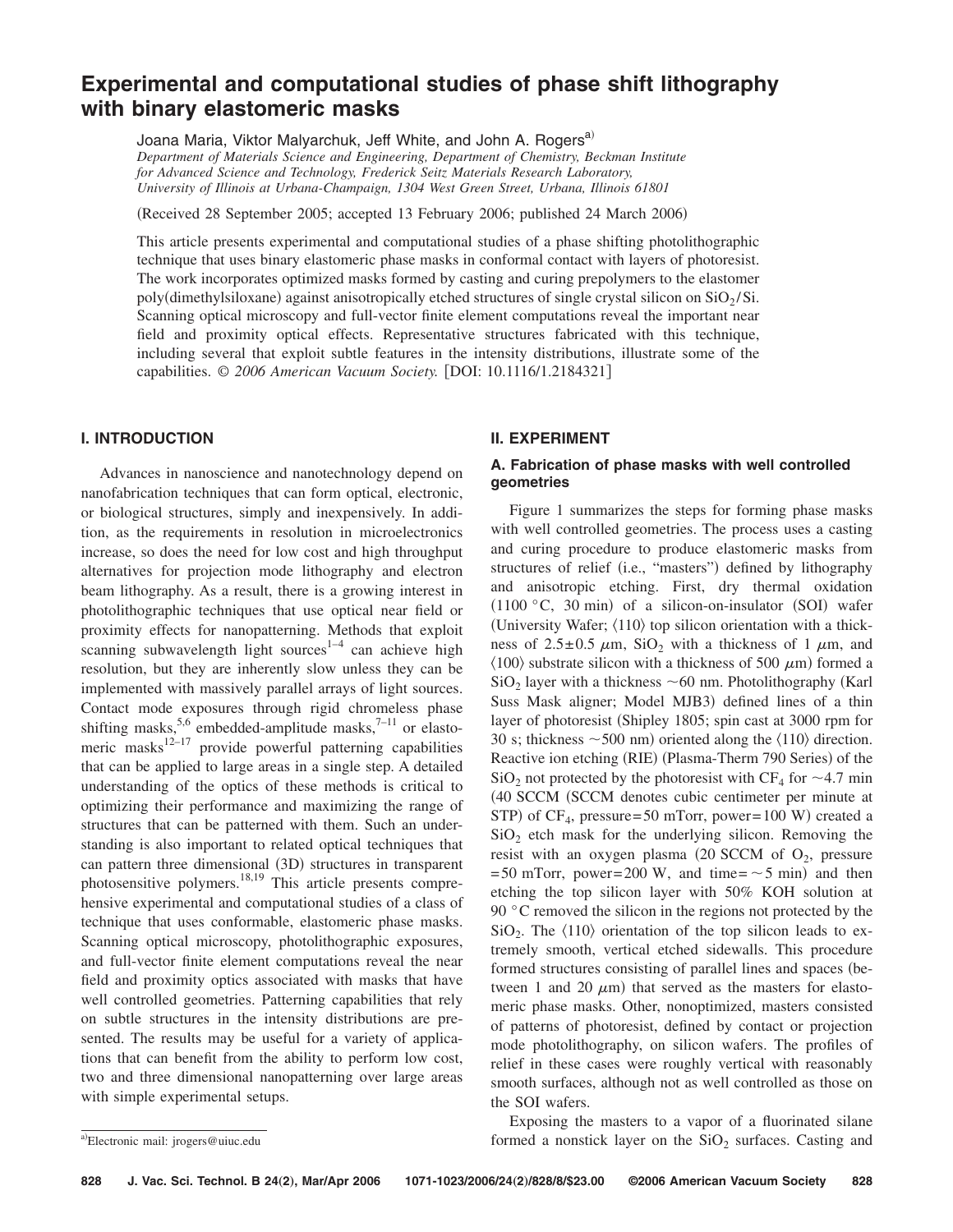

FIG. 1. Schematic illustration of the steps for fabricating PDMS phase masks with vertical sidewalls. Growth of a thin layer  $(\sim 60 \text{ nm})$  of thermal  $SiO<sub>2</sub>$  on the SOI wafer followed by photolithography and RIE generates a  $SiO<sub>2</sub>$  etch mask for the silicon. Vertical sidewalls are produced by anisotropic chemical etching with KOH. Casting and curing PDMS on top of such a structure, after forming a fluorinated silane monolayer to prevent adhesion between the PDMS and  $SiO<sub>2</sub>$ , generate the phase masks. Many masks can be generated from a single master.

thermally curing  $(65 °C, 2 h)$  a prepolymer to the elastomer polydimethylsiloxane (PDMS) (Sylgard 184, Dow Corning) against these masters,  $14,15$  and then peeling away the PDMS yielded the phase masks. Many such masks could be generated from a single master; each mask could be used many times without degradation.

Polyurethane (PU) replicas of these masks were used for the optical imaging measurements, because sticking of the tips of our scanning near field optical microscope described below) to the PDMS made it difficult to measure the intensities at the surface of the PDMS masks. The replicas were made by bringing a mask into contact with three or four drops of polyurethane Norland Optical Adhesive 73, Nor-



FIG. 2. Schematic illustrations for near field optical imaging and photolithographic use of PDMS phase masks. Part (a) shows the arrangement for near field scanning optical microscope (NSOM) measurements on a polyurethane replica of the PDMS phase mask. (PDMS is not used directly because its soft surface is difficult to measure using the AFM style tip of our microscope.) The NSOM tip is fixed in the plane of the mask; a stepper motor controls the distance between it and the mask. A piezoscanner translates the mask relative to the tip without changing the separation of its surface from the tip. Part (b) shows the method for using the mask to expose a thin uniform layer of photoresist on a substrate. The low modulus of the PDMS mask enables it to establish conformal contact with the resist, without applied pressure. After exposing the resist to ultraviolet light that passes through the transparent PDMS mask, the mask is removed and the photoresist is developed. The resulting structures are defined by the pattern of intensity at the surface of the mask.

land Products Inc.) on a glass slide, curing the PU by flood exposing it to UV light from a mercury lamp  $(350-380 \text{ nm}, \text{dose of } 70 \text{ J/cm}^2, \text{ and PU thickness } \sim 1 \text{ mm})$ through the PDMS and then peeling away the mask.

## **B. Scanning optical microscopy**

Measurements with a near field scanning optical microscope (NSOM) (Alpha SNOM from WITec Instruments Corp.) revealed the distributions of intensity formed by passage of laser light (HeCd at 442 nm) through PU replicas of line and space relief gratings with periods between 600 nm and 10  $\mu$ m and depths between 330 nm and 1.42  $\mu$ m, respectively [Fig.  $2(a)$ ]. We used specialized routines and setups with the NSOM to measure both the near fields at the surface of the mask as well as the propagating fields in proximity (i.e., within a few microns) to its surface. The central part of the NSOM is the scanning head, which consists of a tip holder and a scanning stage that serves as a mount for the samples. The tip and the focused output of the laser (focusing with a microscope objective lens, magnification of 6.3, numerical aperture of 0.20, and spot size on the sample  $\sim$  60  $\mu$ m) were fixed in the plane of the mask. A stepper motor attached to the sample mount controlled the separation between the tip and sample. A separate, piezoscanning stage moved the sample laterally relative to the laser and tip. This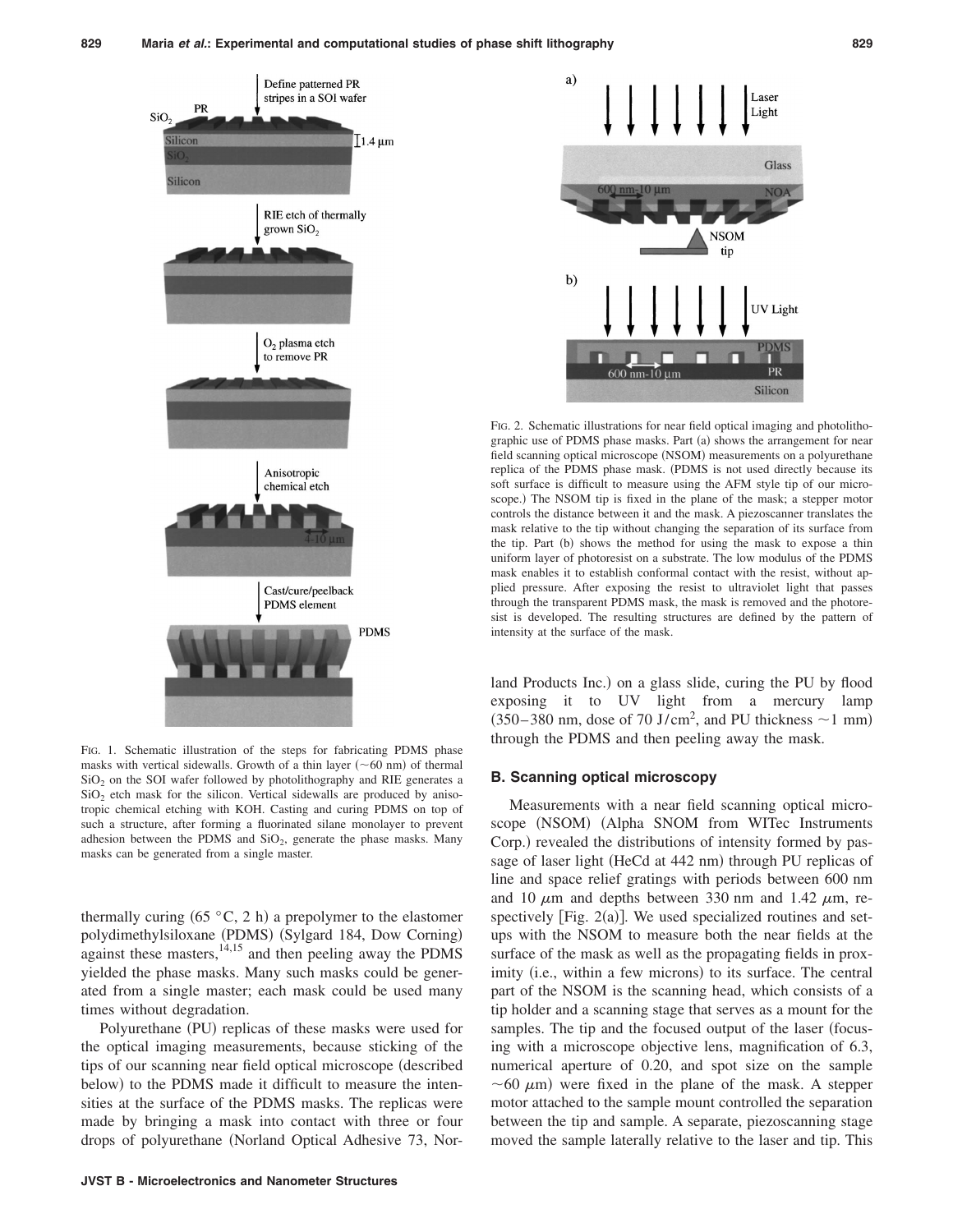stage, together with control electronics, has nanometer precision in lateral movement. The same unit provided tipsample distance control by employing a feedback loop, which was activated in our measurements only when the tip was in contact with the sample. The images consist of data scans collected by holding the tip-sample distance fixed, scanning the lateral position of the sample, changing the tipsample distance, and then repeating this process.

## **C. Near field phase shift lithography**

The PDMS masks form conformal, atomic scale contacts with flat, solid layers of photoresist.<sup>20</sup> This contact is established spontaneously, without applied pressure, when the mask contacts the resist. Generalized adhesion forces<sup>20,21</sup> guide this process and provide a simple and convenient method to align the mask (in angle and position in the surface normal direction) and to establish perfect contact (i.e., no physical gap) with the resist. PDMS is transparent to UV light with wavelengths greater than  $\sim$ 300 nm.<sup>22</sup> Passing light from a mercury lamp through the PDMS while it is in conformal contact with a layer of resist exposes the resist to the intensity distribution that forms at the mask surface Fig. 2(b)]. The patterning process involved establishing contact between the mask and resist, shining UV light through the mask, removing the mask, and then developing the resist. We note that optical micrographs collected in reflection mode through the transparent stamps while in contact with the resist showed no evidence (e.g., variations in interference colors) of mechanical sagging of the recessed features of relief, for the range of geometries studied here.

#### **D. Finite element modeling**

Computations were performed using FEMLab Comsol, Inc.), a commercial partial differential equation solver that uses the finite element method with adaptive meshing, error control, and a variety of numerical solvers. We used a stationary linear and direct solver using Gaussian elimination; in one dimension (1D) and two dimensions (2D) this type of solver is faster and requires less tuning than iterative solvers. The electromagnetics module/electromagnetic waves submodule/in-plane waves application mode of this package modeled plane waves propagating through binary phase masks with infinite spatial extent along the grating and perpendicular to it. The in-plane waves application mode modulates problems with no variation in the *z* direction and with the electromagnetic field propagating in the *x*-*y* plane, which also is the modeling plane.

Modeling was performed for cases with the mask in free space and in contact with a thin layer of photoresist on silicon for both the transverse magnetic (TM) (electric field perpendicular to the grating wave vector) and the (transverse electric (TE) (electric field parallel to the grating wave vector) modes, and full-vector solutions of Maxwell's equations were obtained. The wavelengths of light were 365 and 442 nm for simulations of the lithography and microscopy measurements, respectively. The effects of the finite chromatic bandwidth of the mercury lamp, particularly when that

sist, are relatively small for most cases examined here.) The low-reflecting boundary condition  $\mathbf{e}_z \cdot \mathbf{n} \times \sqrt{\mu} \mathbf{H} + \sqrt{\varepsilon} E_z$  $= 2\sqrt{\epsilon E_{0z}}$  (e<sub>z</sub> is the polarization vector, **n** is the unit vector perpendicular to the boundary,  $\mu$  is the permeability of vacuum, **H** is the magnetic field,  $\varepsilon$  is the permittivity of vacuum,  $E_z$  is the incident field, and  $E_{0z}$  is the inwards propagating field through the boundary; the electric field propagates in the *x*-*y* plane which is also the modeling plane and the  $z$  direction is then perpendicular to this plane) was used to define the boundaries that do not represent physical borders (i.e., top and bottom surfaces of the modeled system). This boundary condition allows for only a small part of the wave to be reflected; most of the incident wave propagates through this boundary. The incident wave was defined coming from the top surface of the phase mask by setting  $E_z = 1$ . To capture the infinite extent along the grating of the binary phase mask, periodic boundary conditions were chosen for the lateral edges. A perfect magnetic conductor (PMC) boundary condition was chosen for the TM mode of light, which imposes the tangential component of the magnetic field to be zero at the lateral edges. For the TE mode, a perfect electric conductor (PEC) boundary condition was used, meaning that the tangential component of the electric field at the lateral edges is zero.

spectrum is convolved with the spectral response of the re-

The mesh can be controlled by adjusting the global element size of the mesh or the element size on an edge, domain, etc. In all computations a minimum of ten mesh elements per wavelength were used. The values of the refractive index of the materials used here were taken from the literature  $[n_{\text{PDMS}} = 1.43, n_{\text{NOA}} = 1.56, n_{\text{silicon}} = 6.54 + 2.89i$ , and  $n_{\text{photoresist}} = 1.7426$ ]<sup>23–26</sup>

#### **III. RESULTS AND DISCUSSIONS**

# **A. Masters and PDMS phase masks**

The SOI masters provided a precise and reproducible ability to achieve well defined, smooth vertical sidewalls and horizontal surfaces in PDMS masks. This level of control is critically important in establishing meaningful quantitative comparisons between experiment and computations. Figure 3 shows low- and high-resolution scanning electron microscopy (SEM) images of a master with linewidths and spacings of 11 and 8.8  $\mu$ m, respectively. This figure also shows a PDMS phase mask made from this same master. The mask faithfully replicates the vertical sidewalls in the SOI master. The photoresist masters (not shown here) offer less control over the relief shapes, although the sidewall slopes were typically within  $\sim 10^{\circ}$  of vertical.

#### **B. Optical measurements and computations**

Figure 4 shows optical measurements obtained from polyurethane replicas of PDMS phase masks with different periodicities (from 600 nm to 10  $\mu$ m); a corresponding schematic of the phase mask is represented in the top part of each NSOM image. Finite element computations appear in the left insets. Figure 5 presents measured and simulated linecuts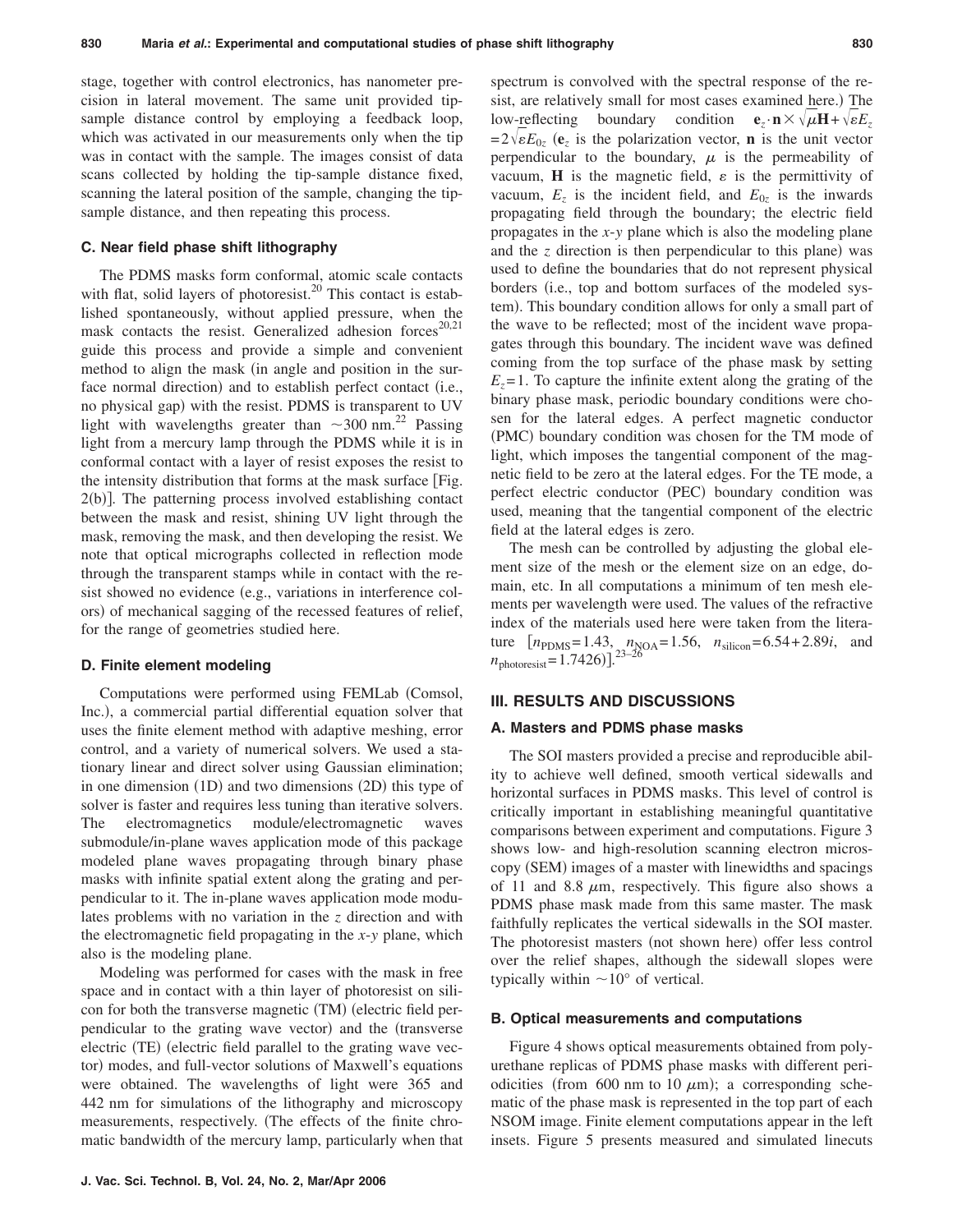

FIG. 3. Parts (a) and (b) show a low- and a high-resolution SEM image of a SOI master, respectively. Parts (c) and (d) show a low- and high-resolution SEM image of a PDMS phase mask with vertical sidewalls made from those masters. The grating phase mask has linewidths and spacings of 11 and 8.8  $\mu$ m, respectively, and a relief depth of 1.62  $\mu$ m.<br>FIG. 4. Near field optical measurements and simulations (left insets) of light

corresponding to the depth locations illustrated by lines in Fig. 4. Parts (a) and (b) correspond to TM polarized light and phase masks with periodicities of 10 and 3.85  $\mu$ m and relief depths of 1.42 and 1.25  $\mu$ m, respectively. (The TE polarization differs only slightly from the TM case for both of these masks). Parts (c) and (d) show measurements for a phase mask with lines and spaces with 300 nm widths and relief depths of 330 nm with TM and TE polarizations, respectively. In all cases, the modeling agrees well with the experiment. Some previous work on lithography with these type of PDMS masks which have periodicities larger than the optical wavelength exploited the nulls in intensity that appear near the step edges of relief in the phase masks to pattern thin layers of photoresist. $14-17$  The measurements and simulations shown in Figs. 4(a) and 4(b) for the NOA replicas illustrate that the widths of these features increase with the distance from the surface of the mask. The ability of the PDMS masks to form intimate contact with layers of resist therefore ensures maximum resolution when these nulls are used for photolithography. Other subtle features of this type of lithography process, such as the slight shift of the center positions of the nulls toward the recessed regions of the masks, were previously inferred from lithography experiments with PDMS masks but not well understood based on simple scalar theory;<sup>15</sup> they were suggested in some other more sophisti-



propagation through phase masks with different periodicities. The phase mask is represented on top of these linecuts for clarity. A HeCd laser produced the 442 nm light used for these measurements. Part (a) shows results for TM polarized light passing through a grating mask with linewidths and spacings of 4.4 and 5.6  $\mu$ m, respectively. Part (b) shows results for TM polarized light passing through a grating mask with linewidths and spacings of 2.45 and 1.4  $\mu$ m, respectively. Part (c) shows results for TM polarized light passing through a grating mask with linewidths and spacings of 300 nm each. Part (d) shows results for TE polarized light passing through a grating mask with linewidths and spacings of 300 nm each. The effects of polarization are significant only for small relief structures on the masks. In all cases, the computations accurately capture the features observed in the data.

cated computational work. $17,27$  These effects are clearly observed in the optical measurements of the PU replicas and are quantitatively reproduced in the simulations of Fig. 4.

The contrast ratio associated with the deepest nulls is only a weak function of polarization for grating periods substantially larger than the optical wavelength, although the details of the features in the intensity distribution can depend on polarization. The polarization has an increasing importance as the period of the phase mask decreases; polarization dependent effects are pronounced for periods comparable to or less than the optical wavelength. The simulations and NSOM measurements of Figs.  $4(c)$  and  $4(d)$  for a 300 nm line and grating mask show that there is a difference in contrast for the two different modes of polarization of light, with the TM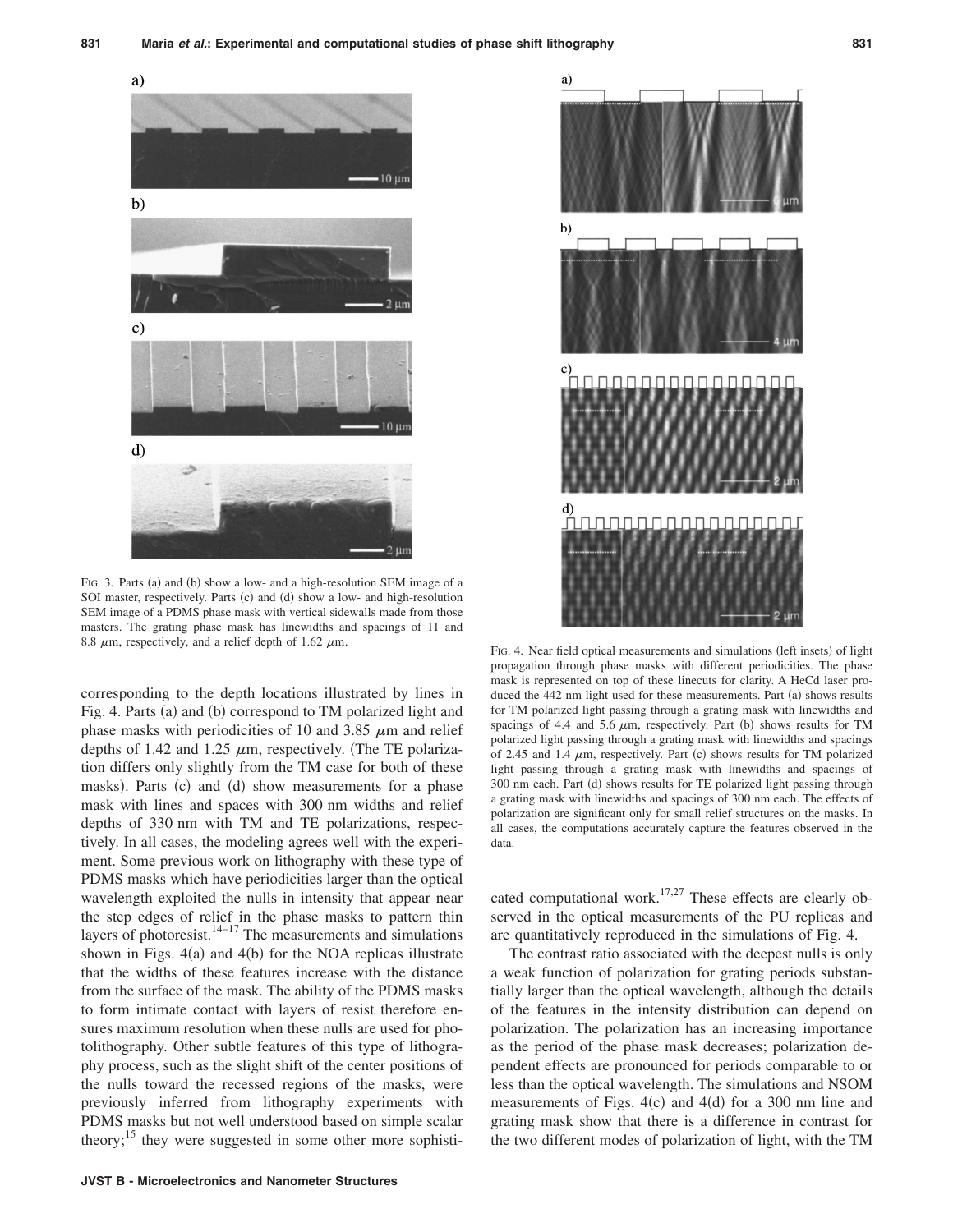

FIG. 5. Linecuts of the simulations (full line) and of the near field optical measurements (dashed line) from Fig. 4 made in the closest plane to the phase mask that exhibits maximum contrast in the intensity distribution. Parts (a)–(d) of this figure correspond to linecuts shown in Figs.  $4(a)$ – $4(d)$ , respectively.

mode exhibiting a higher contrast. In this same short period regime, the intensity at the raised regions of relief is much larger than that at the recessed regions. This phenomenon can be considered as a subwavelength focusing effect where the raised and recessed relief features act effectively as convex and concave lenses, respectively. This effect can also be viewed as a result of the merging of adjacent nulls center positions at the step edges but slightly shifted toward the recessed regions) and of adjacent peaks (center positions near the step edges, displaced toward the raised regions), as the period of the grating structure decreases. This same qualitative effect occurs in masks that have complex relief geometries (i.e., not just simple grating-type geometries) and can be exploited for patterning. Aspects of this phenomenon have been used by us and, in independent efforts, by a group at IBM.12,13,15

As Fig. 4 shows, for grating structures the bright and dark regions periodically vary from bright to dark, etc., with the distance from the surface of the mask. This recurrence with depth of particular patterns of intensity, which is pronounced for the case of the 600 nm period gratings but is also observable at longer distances in the larger period gratings, is due to the well known self-imaging, or Talbot effect for gratings.<sup>28,29</sup> For the 600 nm period mask, the Talbot selfimaging distances can be computed analytically using the equation  $z=n^*Z_T=n^*(\lambda/\{1-[1-(\lambda/d)^2]^{1/2}\})=n^*1365.2$  nm since  $d/\lambda < 10^{29}$  where *d* is the grating period,  $\lambda$  is the wavelength of the light  $(442 \text{ nm})$ , and *n* is an integer. We measured a Talbot distance of *z*= 1360 nm from the NSOM measurement and a distance of 1330 nm from the simulation, which are both close to the theoretical value. These types of two and three dimensional patterns of intensity can be exploited to form complex shapes using thick, transparent layers of resist.<sup>18</sup>

# **C. Near field phase shift lithography and computations**

With low exposure doses and short development times, it is possible to produce relief structures in positive photoresist that reveal the intensity distributions near the surface of the PDMS, in a manner similar to that described previously for image reversal resists.<sup>30</sup> Comparing these structures to computations that include the PDMS mask in contact with resist on a silicon wafer provides a way to examine the validity of the computations for the actual lithographic process (in contrast to the transmission studies of Figs. 4 and 5). Figure 6 shows atomic force microscope (AFM) images, SEM images, and computations for the case of a PDMS mask with linewidths and spacings of 5.6 and 4.4  $\mu$ m, respectively, and with a relief depth of 1.42  $\mu$ m. This relief modulates the phase of the transmitted 365 nm light by  $\sim$ 3.3 $\pi$ . The mercury lamp in the mask aligner emits UV light at 365, 405, and 436 nm with relative intensities of 100%, 40%, and 50%, respectively. The lamp has other spectral lines at the wavelengths of 302, 313, and 334 nm but their relative intensities are below 35%. The 365 nm wavelength was used in the computational work for comparison with the experiment. The resist was  $\sim$ 490 nm thick (Shipley 1805, spin coated at  $3000$  rpm for  $30$  s) and was exposed for  $1.5$  s  $(10 \text{ mW/cm}^2)$  and developed for 15 s (Shipley developer 452). Figures 6(a) and 6(b) show SEM and AFM images of the patterned photoresist; Figs.  $6(d)$  and  $6(e)$  show computations.

The computed relief profiles were obtained by applying a cutoff filter to the intensity distribution evaluated at a depth of 50 nm into the photoresist. This cutoff filter simulates, in a simple way, the exposure and development processes: resist exposed at a level above or below the filter is removed or retained, respectively. This approach does not, of course, accurately account for all of the important aspects of the problem (e.g., the kinetics of dissolution of the resist, the nonlinearity of the exposure process, etc.), but at low exposure doses and short development times it does yield, with a suitable choice of cutoff intensity value, results that compare well with the experimental observations, including the subtle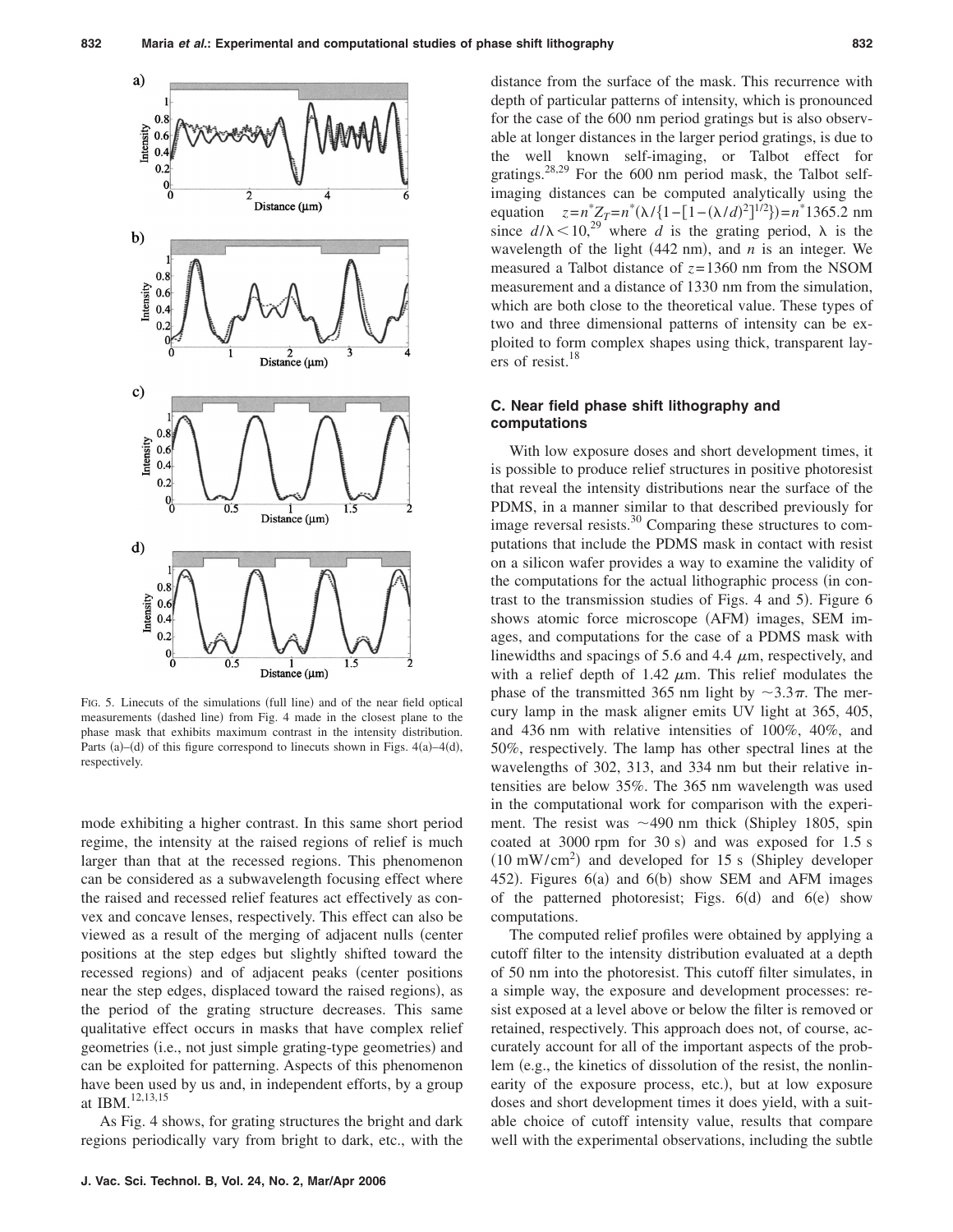

FIG. 6. Photoresist structure defined by near field phase shift lithography using a grating mask of linewidths and spacings of 5.6 and 4.4  $\mu$ m, respectively, and a relief depth of  $1.42 \mu m$ . Parts (a) and (b): SEM and AFM images of the photoresist (PR) structure, respectively. Part (c): experimental photoresist profile obtained from the AFM image on part (b) by generating an averaged linecut by averaging a set of individual linecuts collected along the patterned structure. Parts (d) and (e): computed photoresist profile and linecut for the TM mode of light passing through the grating phase mask described above.

fine structure, as illustrated in Fig. 6. This modeling, therefore, can provide a useful and predictive means to gain insight into the process. As an example, we note that the computations indicate that for this phase mask, the positive peaks of intensity are narrower (by a factor of  $\sim$  0.4) than the "nulls" (as measured at 0.7 of the maximum; peak width  $\sim$ 225 nm a null width  $\sim$ 575 nm). This feature may provide a route to generating finer structures than have been possible in the past with this technique.



FIG. 7. Simulation (image on the left) and fully developed photoresist structure (image on the right) defined by near field phase shift lithography using a grating mask with 300 nm lines and spaces and a relief depth of 330 nm.

Figure 7 compares computations and experimental results for a fully developed photoresist structure formed by exposure through a PDMS mask with 300 nm lines and spaces and a relief depth of 330 nm. As in the previous case, the modeling results correspond well to the observed structures. The oscillations in the out-of-plane direction correspond to



FIG. 8. Patterned metal structures (bottom of each image) formed by lift-off using patterns of photoresist (top of each image) defined by near field phase shift lithography. Three different phase masks, with different exposure and development conditions, were used to illustrate the variety of patterns that can be formed. The results of part (a) used a phase mask with  $2 \mu m$  lines and spaces, and a relief depth of 420 nm. The exposure times (2.5, 4, and 5 s) increase from left to right; the development time (6 s) was the same in all cases. The results of part (b) used a phase mask with 1.4  $\mu$ m lines and 2.45  $\mu$ m spacings and a relief depth of 1.25  $\mu$ m. The exposure times (1.5,  $1.5$ , and  $3$  s) and development times  $(10, 20,$  and  $10$  s) varied from left to right, respectively. The results of part (c) used a phase mask with 5.6  $\mu$ m lines and 4.4  $\mu$ m spacings and a relief depth of 1.42  $\mu$ m. The exposure times  $(1.5, 1.5,$  and  $3 \text{ s})$  and development times  $(5, 20,$  and  $5 \text{ s})$  varied from left to right, respectively.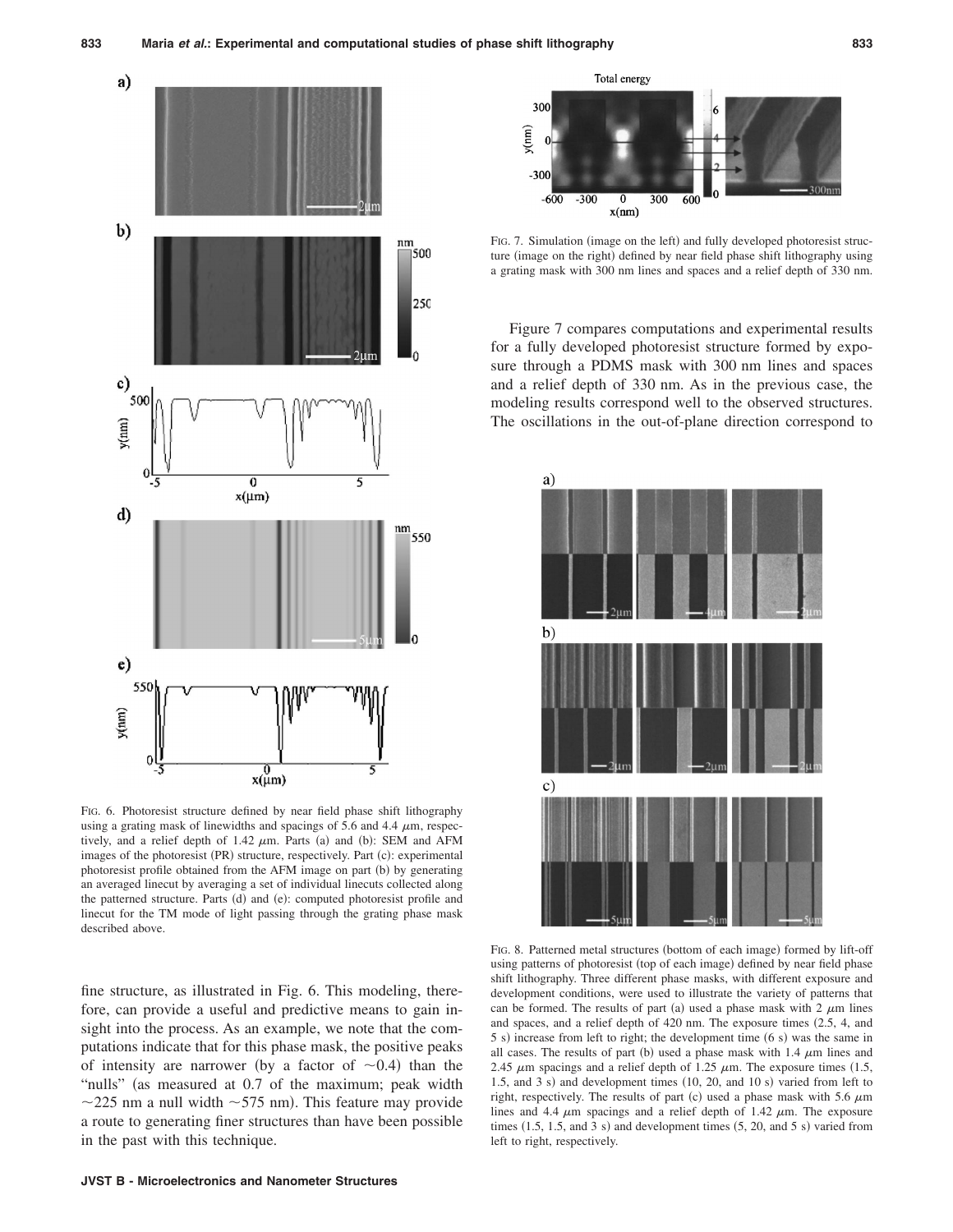

FIG. 9. Part (a) shows a simulation of TM polarized light propagating through a phase mask with linewidths and spacings of 10  $\mu$ m and a relief depth of 1.4  $\mu$ m in conformal contact with a 500 nm layer of photoresist on top of a silicon layer. Part (b) shows a linecut of the intensity of light made at a depth of 50 nm into the photoresist from the plot of part (a). Both images show a small difference in intensity between the contact and no contact regions of the phase mask.

standing waves generated from reflections at the interface between the resist and the underlying silicon wafer. This capability of directly printing subwavelength features that have the same geometry as the relief features on the mask provides a powerful tool for a range of applications in photonics and other areas.

In addition to the patterning of narrow lines of positive tone photoresist, as described in past work,  $14,15,17$  Fig. 8 shows a range of types of structures that can be produced, by exploiting other features of the distributions of intensity revealed by the computations. In the contact regions of the mask, there are positive peaks in the distribution of intensity adjacent to the nulls in intensity that occur at the phase mask edges. These peaks provide sufficient contrast to allow the development of trenches in the positive resist. The computed intensity distributions also show that this contrast increases with the relief depth of the phase mask; experimentally this effect was demonstrated by patterning different numbers of trenches by changing the mask relief depth. Figure  $8(a)$ shows patterning of one trench in the resist using a phase mask with a relief height of 420 nm and periodicity of 4  $\mu$ m (linewidth= $2 \mu m$ ), while Fig. 8(c) shows patterning of two trenches using a phase mask with a relief height of 1.42  $\mu$ m and periodicity of 10  $\mu$ m (linewidth 5.6  $\mu$ m). Also illustrated in Fig. 8 is the capability of using the PDMS phase mask to form resist features in the overall geometry of the relief on the mask. The simulation results of Fig. 9 (TM polarized light propagating through a PDMS phase mask of linewidths and spacings of 10  $\mu$ m and a relief depth of 1.4  $\mu$ m in conformal contact with a thin layer of photoresist on top of a silicon substrate) provide some explanation for this experimentally observed patterning capability. This optical behavior, possibly amplified by the chemistry associated with exposure and development of the resist and other effects that were not directly modeled, allows the PDMS phase mask to be used effectively as a relatively weak amplitude mask that shadows the resist located under the recessed regions of relief.

# **IV. CONCLUSIONS**

Near field optical microscopy measurements and fullvector finite element computations contribute to an improved understanding of the optics (near field and proximity) involved with phase shifting lithography using elastomeric and conformable phase masks. Representative structures that exploit this understanding demonstrate the range of patterning capabilities associated with these types of approaches.

# **ACKNOWLEDGMENTS**

This work was supported by the US Department of Energy. SOI masters, photoresist patterns, and lift-off structures were fabricated in the Microfabrication and Crystal Growth Facility and NSOM measurements were performed at the Laser and Spectroscopy Facility of the Frederick Seitz Materials Research Laboratory, all of which is partially supported by the U.S. Department of Energy under Grant No. DEFG02-91-ER45439. This work was also funded by partial support from National Science Foundation under Grant No. DMI 03-55532. SEM, AFM imaging, and finite element modeling (FEM) simulations were performed in the installations of the Imaging Group of the Beckman Institute for Advanced Science and Technology. One of the authors (J.M.) gratefully acknowledges a fellowship from the Fundação para a Ciência e Tecnologia, MCES, Portugal.

- <sup>1</sup>D. M. Eigler and E. K. Schweizer, Nature (London) **344**, 524 (1990).
- <sup>2</sup>E. Betzig and J. K. Trautman, Science **257**, 189 (1992).
- S. Kraemer, R. R. Fuierer, and C. B. Gorman, Chem. Rev. Washington,
- D.C.) **103**, 4367 (2003). D. Ginger, H. Zhang, and C. A. Mirkin, Angew. Chem., Int. Ed. **43**, 30
- $(2004)$ .<br> $5_{\text{D}}$  D V R. R. Kunz, M. Rothschild, and M. S. Yeung, J. Vac. Sci. Technol. B **21**,  $^{78}$  (2003).
- H. Dang, J. L. P. Tan, and M. W. Horn, J. Vac. Sci. Technol. B **21**, 1143  $\frac{(2003)}{7}$
- <sup>7</sup>J. G. Goodberlet, Appl. Phys. Lett. **76**, 667 (2000).
- <sup>8</sup>J. G. Goodberlet and H. Kavak, Appl. Phys. Lett. **81**, 1315 (2002).
- M. M. Alkaisi, R. J. Blaikie, S. J. McNab, R. Cheung, and D. R. S. Cumming, Appl. Phys. Lett. **75**, 3560 (1999).
- <sup>10</sup>M. M. Alkaisi, R. J. Blaikie, and S. J. McNab, Microelectron. Eng. 53, 237 (2000).
- <sup>11</sup>M. M. Alkaisi, R. J. Blaikie, and S. J. McNab, Adv. Mater. (Weinheim, Ger.) 13, 877 (2001)
- <sup>12</sup>H. Schmid, H. Biebuyck, B. Michel, and O. J. F. Martin, Appl. Phys. Lett. **72**, 2379 (1998).
- <sup>13</sup>H. Schmid, H. Biebuyck, B. Michel, O. J. F. Martin, and N. B. Piller, J. Vac. Sci. Technol. B 16, 3422 (1998).
- <sup>14</sup>J. A. Rogers, K. E. Paul, R. J. Jackman, and G. M. Whitesides, Appl. Phys. Lett. **70**, 2658 (1997).